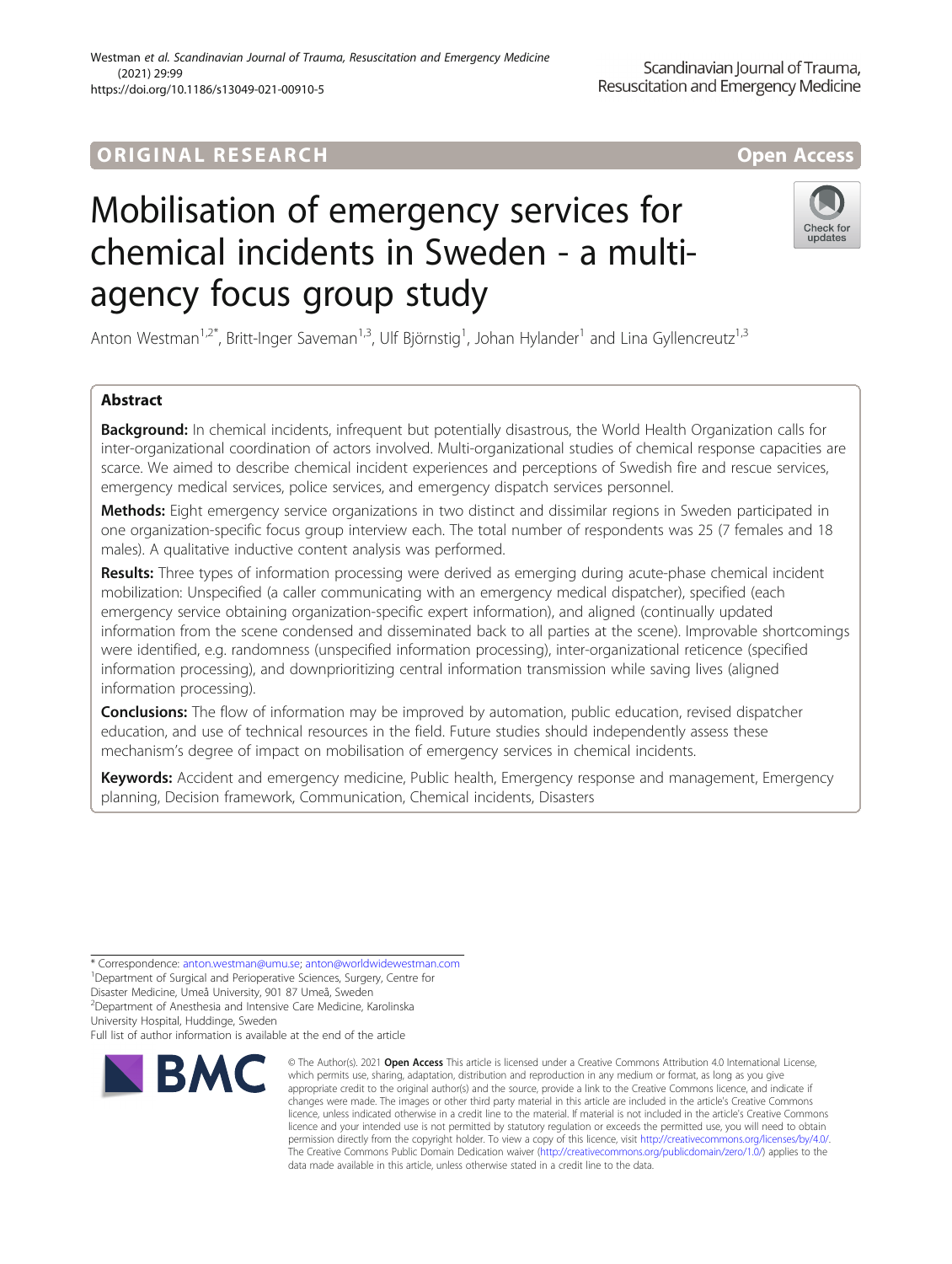### Introduction

### Background

Chemical exposures are distinguished by equivocal characteristics. Toxic emissions may cause immediate or delayed symtoms, may be colorless, odorless and tasteless, may contaminate rescuers and environment, and may escalate to disaster if not contained. In 2009, the World Health Organization (WHO) stated that in the event of any chemical incident, a timely and robust mechanism is needed to mobilize responders [[1\]](#page-7-0). The WHO noted that, since chemical incidents are both complex and acute, an optimal response can only be achieved through coordination of actors involved, stressing the importance of interoperability of communication equipment, procedures, and systems. Toxic emissions are relatively uncommon in Sweden, but serious incidents have occurred [[2,](#page-7-0) [3\]](#page-7-0). Systematic research describing in detail the scale of the problem is lacking. By comparison, Sweden's neighbour country Poland suffered 2930 chemical incidents during the time period 1999–2009, with more than 200 different substances released and 18 fatalities reported [\[4\]](#page-7-0). Directly translating the Polish numbers adjusted for population size suggests circa 70 chemical incidents per year in Sweden. This figure could be higher, since Sweden despite its smaller population has a higher number of establishments falling under the Seveso-II-Directive [\[5](#page-7-0)]. The implementation of new technologies and materials in buildings and vehicles, e.g. polyurethane and electric car traction batteries, may add new or increased toxicological risks in fires. Road tunnels and underground transportation hubs may contribute to toxicological exposure levels in vehicle fires [[6\]](#page-7-0), and in structure fires; discussions about the Grenfell Tower disaster in London 2017 have involved the choice of materials in relation to the cyanide poisoning of its residents [[7\]](#page-7-0). There is also an awareness of the potential use of chemical agents in acts of terrorism [\[8](#page-7-0)]. Response capacity to outlier events has been suggested to rest on the back of strong day-to-day systems [[9\]](#page-7-0). Thus, it would seem of interest to examine mechanisms to mobilize responders in chemical incidents.

Sweden has no uniform management structure for its emergency services. The emergency medical communication centers have a nationwide coverage of emergency calls and dispatch, but at a secondary level the rescue service and police also have their own communication hubs. The rescue service has a special focus and responsibility in chemical incidents, but all emergency organizations are responsible for their own contribution and own safety. The rescue service is regarded as having a leadership role, though not by legal definition. The emergency organizations are responsible for the plans that the emergency medical communication centers have to follow, and are also responsible for their own local or regional plans. In fact, the emergency organizations operate under different legislation and regulations [\[10](#page-7-0)]. The emergency organizations are expected to cooperate at the incident scene, but while full-scale exercises for other rare but potentially disastrous events have been conducted and evaluated, e.g. mining incidents [\[11](#page-7-0)], common training for major chemical incidents is to our knowledge very rare in Sweden. Previously, the general performance of Swedish emergency medical dispatch protocols have been evaluated from various perspectives [[12,](#page-7-0) [13\]](#page-7-0). In the neighbouring country of Finland, the preparedness of the emergency medical services for chemical emergencies has been surveyed, finding unsufficient antidote and decontamination capacity [[14](#page-7-0)]. A similar survey in the Netherlands found serious lack of hospital preparedness for chemical, biological, or radionuclear (CBRN) incidents [\[15](#page-7-0)]. Also in the Netherlands, a study of general coordination capacities of emergency services found patterns of organizational fragmentation emerging when challenged with disaster training [[16\]](#page-7-0).

#### Importance

Literature on integrated inter-organizational response capacities to chemical incidents is largely lacking.

### Aim

The aim of this study was to describe experiences and perceptions of emergency services and emergency service dispatch personnel regarding chemical incident mobilisation.

### Methods

#### Study design, setting, and selection of participants

This study has an inductive approach with interpretations of interviews, following the consolidated criteria for reporting qualitative studies (COREQ) [\[17](#page-7-0)]. Eight Swedish emergency service organizations, including fire and rescue services (RS), emergency medical services (EMS), police services (PS), as well as emergency dispatch services (EDS), were conveniently invited via email to participate in one organization-specific focus group interview each. Each focus group interview was intended to consist of about five respondents and lasting 1-1.5 h. As the Swedish emergency services have regional diversity and a degree of national heterogeneity regarding terminology and systems of hierarchical relationships, we decided to do interviews by service instead of mixing them. The invited organizations were located in two regions in Sweden, one in the south and the other in the north. Both catchment areas contain heavy chemical industries, busy industrial ports, as well as roads and railways carrying hazardous materials. One of the study areas was characterized by chemical industries and the other by mining and forestry industries. This study was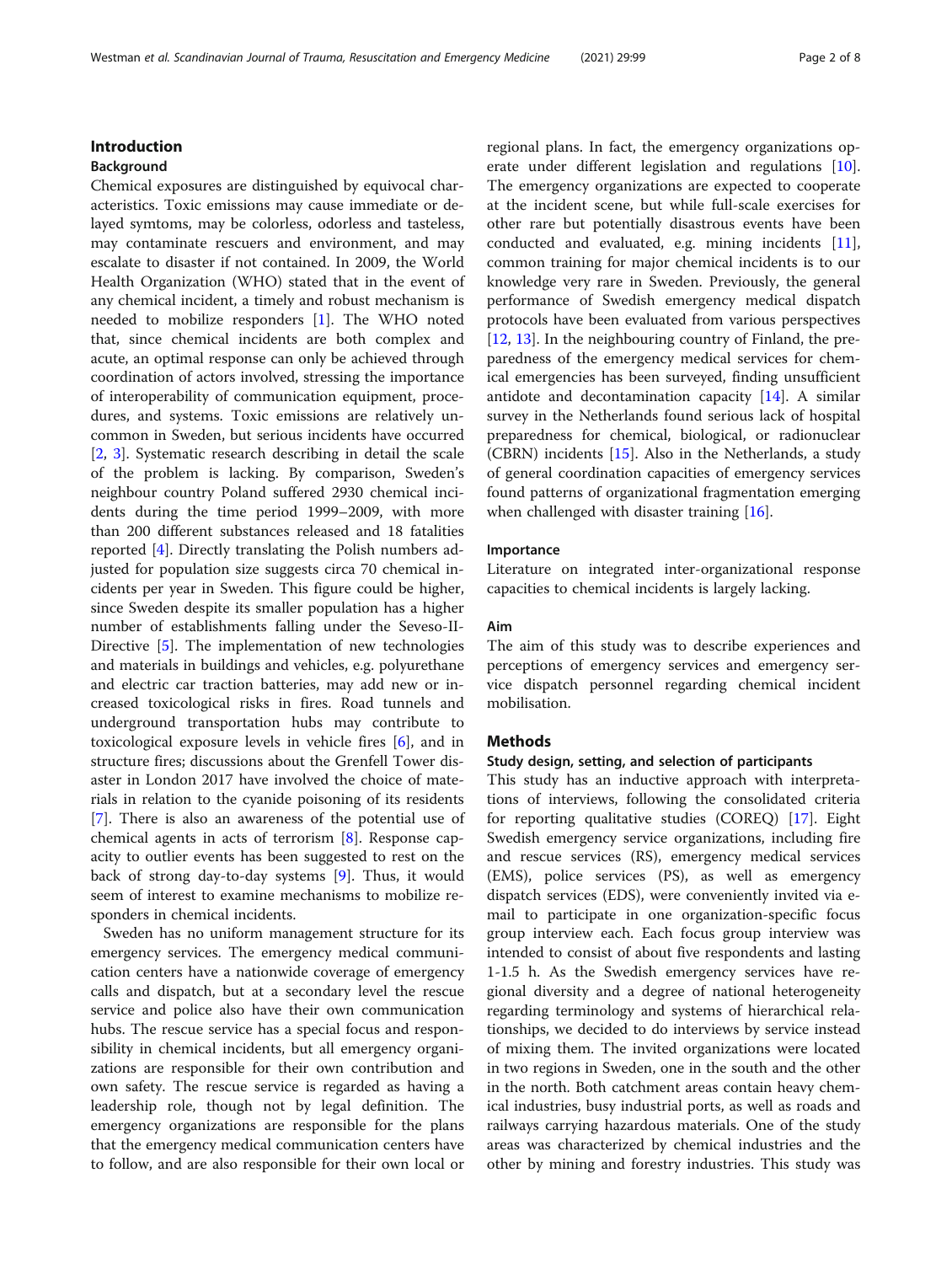approved by the Swedish Ethical Review Authority (dnr 2019–02043) and was conducted in accordance with the Helsinki Declaration [[18\]](#page-7-0).

### Data collection

Interviews were conducted June through September, 2019. All interviews were conducted by the principal author. A semistructured interview guide was developed through iterative discussions among authors (Additional file [1\)](#page-6-0). All interviews were held at the respective workplace during working hours in a separate room without anyone present besides the respondents and researchers. The audio-recorded interviews lasted between 44 and 90 min and were transcribed verbatim.

### Characteristics of study subjects and derived categories

All eight invited organizations chose to participate, including a specialist EMS for chemical incidents, the Chemical Ambulance (CA). The total number of respondents was 25 (7 females; 18 males). No respondent declined participation or dropped out. In two cases, only one respondent could participate - they both gave rich data to the study. Respondent experience levels are presented in Table 1.

#### Analysis

The text was analyzed using qualitative content analysis [[19,](#page-7-0) [20\]](#page-7-0), including iterative steps to enhance trustworthiness of the results. This method analyses both manifest (explicit) and latent (implicit) content, by grouping meaning units into subcategories, categories, and sometimes themes, with quotations used to describe internal consistency. In this study, emphasis was placed on the manifest content, i.e., what the respondents actually said.

To mitigate analysis biases, initial coding was performed independently by the authors as follows: First, the authors read the entire material thoroughly several times to grasp the content. The principal author analyzed two interviews marking meaning units and codes relating to the aim of the study. The other authors independently made the same procedure with the rest of the interviews. Thereafter, categorizations were performed from all the codes leading to consensus about emergent subcategories from which categories were derived. The respondents did not provide feedback on the findings.

### Results

Derived categories are presented in Table [2.](#page-3-0)

### Main category: Unspecified information processing

The derived category Unspecified information processing concerns how a caller communicates with the emergency medical dispatcher (EMD). It further concerns how the emergency medical communication center (EMCC) receives the incoming call, understands and indexes the information, as well as how experts listening in (added by EMD request to the call) are coordinated, and how the information is disseminated.

### Subcategory: The incoming call

EMDs expect the incoming call to provide information about how the caller has perceived the situation. The information can be quite clear (e.g. a gas leak), but there were descriptions of misunderstandings. The caller may only have a fragmented understanding of the situation, while at the same time, there may be several callers who can provide complementary information. Some callers

Table 1 Characteristics of study subjects. Experience level (mean years of experience and standard deviation, SD) of interview respondents per geographical catchment area and emergency service organization

|                                   | Number of respondents | Years of experience Mean (SD) |
|-----------------------------------|-----------------------|-------------------------------|
| Catchment area A                  |                       |                               |
| Emergency dispatch services (EDS) | 3                     | 5(6)                          |
| Fire and rescue services (RS)     | 4                     | 13(7)                         |
| Police services (PS)              | 3                     | 11(1)                         |
| Emergency medical services (EMS)  |                       | 16 (N/A)                      |
| Catchment area B                  |                       |                               |
| Emergency dispatch services (EDS) | 6                     | 10(9)                         |
| Fire and rescue services (RS)     | 4                     | 10(5)                         |
| Police services (PS)              |                       | 14 $(N/A)$                    |
| Emergency medical services (EMS)  | 3                     | 15(11)                        |
| <b>TOTAL</b>                      | 25                    | 11(7)                         |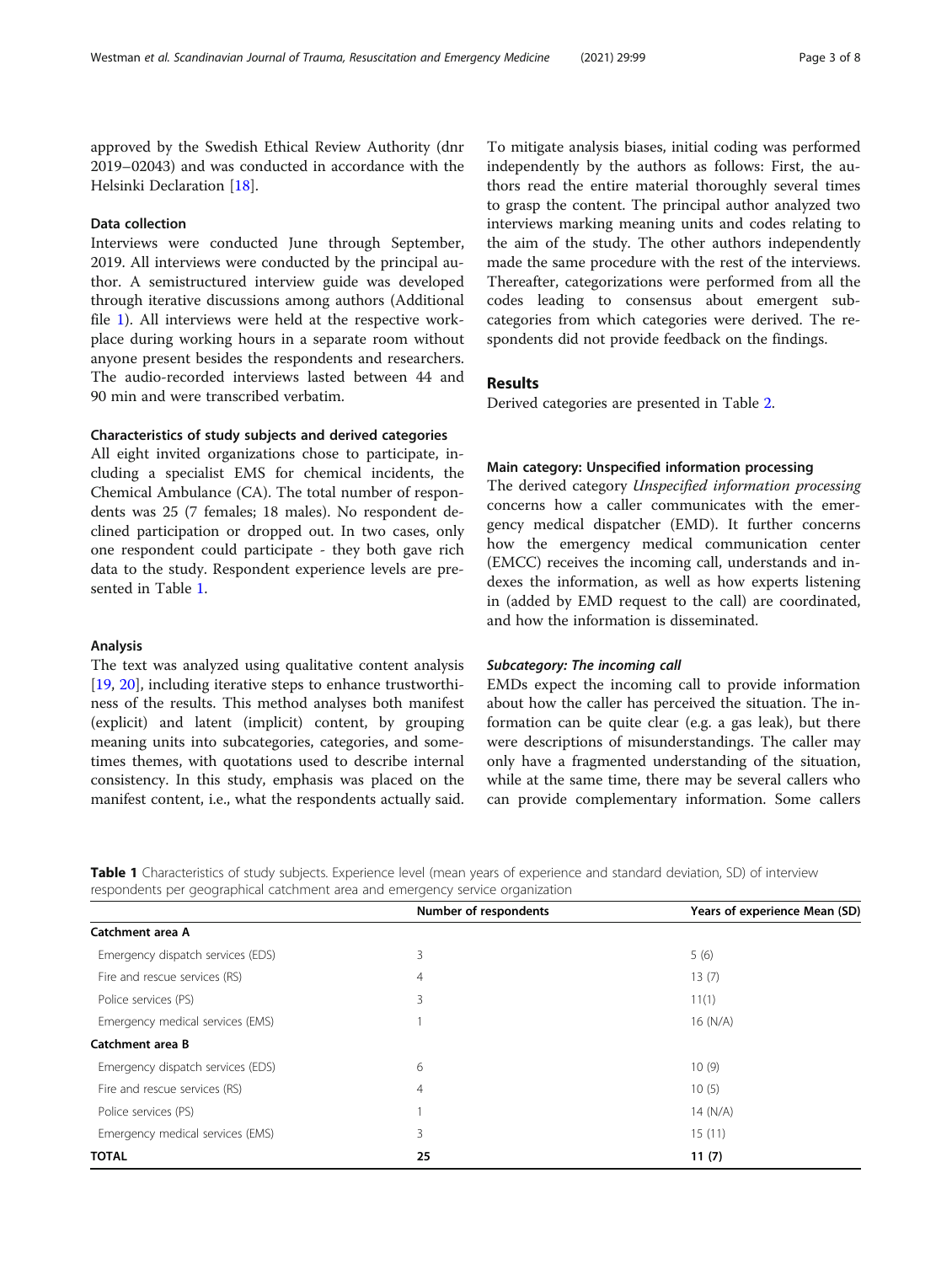<span id="page-3-0"></span>Westman et al. Scandinavian Journal of Trauma, Resuscitation and Emergency Medicine (2021) 29:99 Page 4 of 8

| Table 2 Derived categories and underlying subcategories |                                    |
|---------------------------------------------------------|------------------------------------|
| Subcategories:                                          | Main categories:                   |
| The incoming call                                       | Unspecified information processing |
| Receiving, understanding and indexing                   |                                    |
| Listening in and disseminating information              |                                    |
| Obtaining organization-specific information             | Specified information processing   |
| Risk assessment                                         |                                    |
| Building puzzles centrally                              | Aligned information processing     |
| Continously updated information from the scene          |                                    |

were perceived to show adaptive capacity to take action at the scene.

The alarm was grass fire. True, when they arrived it sure was a grass fire,  $20 \times 30$  m [next to] the railway… and also nine carriages laying there leaking.

- EDS respondent, focus group #1.

### Subcategory: Receiving, understanding and indexing

The initial information from an incoming call was said to only provide, at best, a partial description of the situation. The indexing process, by contrast, must rapidly identify and attach to the conversation personnel with the correct type of competence. The indexing process emphasizes automation. EMDs ask questions from the emergency dispatch index (EDI) interview guide, a criteria-based dispatch protocol structured in sub-indices, e.g. the medical index. In situations having a clear EDI, a swift response can be expected. Experiences from trucking incidents with a non-Swedish-speaking crew included insufficient cargo information. An EMD seeks to assess risk, and typically gives basic safety advice to callers. An open mind was perceived as needed to characterize an incident. One important variable mentioned was geographical position, perceived to be facilitated by local knowledge. The EMD must be able to adapt sociolinguistically to the caller, including dialectal nuances. Interviewing was considered an art learned through experience. In the event of multiple, simultaneous, incidents, it was perceived as difficult to know if they were related, since an EMD typically handles only one event at a time.

Oops, I have drilled a hole in the ground, a hole in a pipeline … What kind? Well, it's a gas pipeline … What kind of gas? Do you see… smell… describe!

The driver may not know where he is. He may know that he has passed  $[city X]$  and has not yet come to  $[city Y]$ .

- RS respondent, focus group #2.

### Subcategory: Listening in and disseminating information

The respondents described a rapid assembly and coordination of competence by listening in from senior personnel from both the RS and EMS. All parties become participants of the conversation. Listening in was considered beneficial to create inter-organizational consensus about the situation. In the view of the respondents, the information disseminated should contain facts about possible hazardous materials involved, life-saving needs, and an estimate of urgency.

A general experience of being called out to chemical incidents was initial uncertainty about hazardous materials. The PS were perceived by the other organizations to have access to restricted information (e.g. ongoing lethal violence). The Swedish national public warning system (Viktigt meddelande till allmänheten, VMA; Important public announcement, IPA) was perceived as functional and appropriately used.

The CA was if possible called out to the scene, but was also consulted for listening in to give telemedical advice. It was perceived that the CA was not contacted by default in all chemical incidents, and that the primary contact to the CA may be through another party than the EMCC, such as the RS calling directly from a scene. Lack of medical knowledge was considered problematic for an EMD, but help could be obtained from available nursing competence. An EMD cannot deploy too much resources to an incident while, by contrast, the emergency dispatch liaison officer (EDLO) may activate all available RS resources without regard to cost. By further contrast, the EDLOs were perceived as having a sufficient amount of indices and the mandate to deviate from these, and make decisions other than those predetermined.

<sup>-</sup> EDS respondent, focus group #5.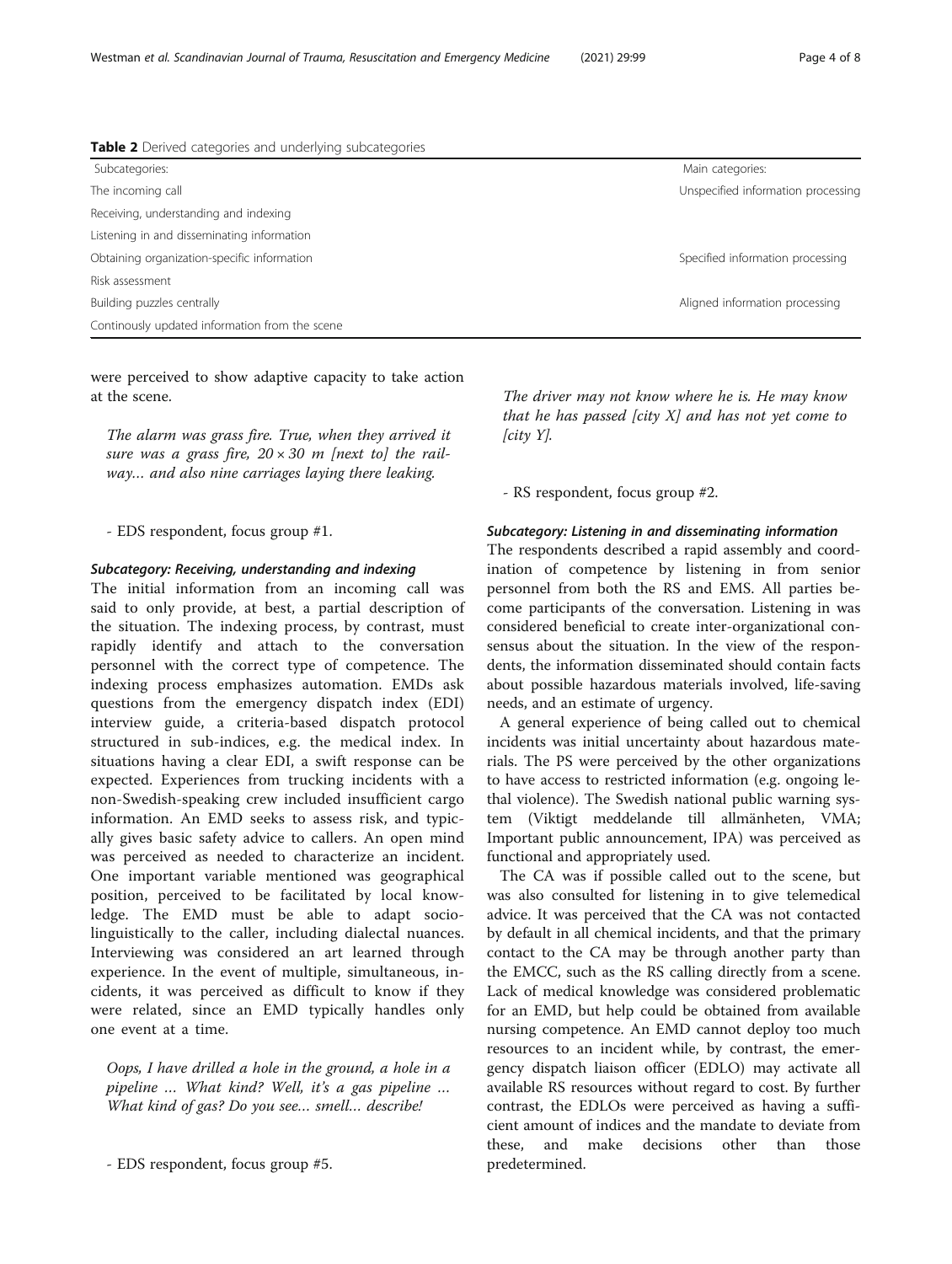I have been to incidents where the police only afterwards told us it was a threatening situation.

- RS respondent, focus group #6.

A good alarm is when [the EMD] 'catches' the caller so that [we are told] what is written on the orange sign… Then we can search for information directly.

- EMS respondent, focus group #4.

### Main category: Specified information processing

The derived category Specified information processing concerns the need for the emergency services, after receiving initial information from the EMCC, to collect additional information relevant for their own organization.

### Subcategory: Obtaining organization-specific information

Additional information sought included hazardous materials involved and wind direction. A prime source of additional information mentioned was a national database and decision support service provided by the Swedish Civil Contingencies Agency - the respondents did not discuss this service in terms of any technical problems. The Swedish Poisons Information Centre also provided information, as well as general Internet search engines such as Google. Additional information was needed for EMS to be optimally distributed throughout the catchment area - in contrast to the RS' approach to scale up initially and then withdraw excess resources. The expertise of the CA was perceived as contributing to optimal resource allocation, including being able to withdraw excess resources from a scene. It was perceived that the PS can share certain information with the CA that it cannot with "ordinary" EMS personnel. The respondents perceived that specific information was needed to know which equipment was to be taken out to the scene. This was seen as problematic for the PS who does not always ride with chemical protection clothing in a typical police car, yet may be the first to arrive at the scene. Without organization-specific additional information, the respondents described a risk of moving up too close to an event. Emergency medical respondents described how they also can arrive at a scene before receiving additional information. It was described that if you are in a vehicle already moving, there was less time to gather information than if you are at the station. The national collaborative radio

channel system was perceived as helpful in providing additional information.

You often get information from the rescue service, they are key players.

- PS respondent, focus group #3.

The police, we are alerted late. We have calculated that on average the difference between when the rescue service gets the alarm and until we have a patrol that gets the alarm is 12 min.

- PS respondent, focus group #7.

### Subcategory: Risk assessment

Risk assessment information was perceived as obtained from the EMCC, from the other organizations, from people at the scene, by observing (e.g. with binoculars) from a distance, and by using drones. A chemical incident was considered a prime responsibility for the RS, though they were not always first to the scene. The PS and EMS trusted RS risk assessments. Risk assessments for urban vs. rural areas differ. Evacuation need was described as a function of risk assessment. The respondents expressed a view that personnel should not be endangered to save lives, yet do take excess risks sometimes. As part of the risk assessment, the level of personal protection needed and time limits to exposure are determined. It was perceived that actions taken by the PS must be given precedence.

Should we arrive first knowing that lives are on the line, then we might skip the chemical suit since we can almost not move in it, and pull [the victims] out from the danger zone.

- EMS respondent, focus group #4.

We have seen the police go down into fires with filter masks and say that it takes everything. Yes, but it does not add oxygen.

- RS respondent, focus group #6.

#### Main category: Aligned information processing

The derived category Aligned information processing concerns the need for the EMCC to receive continually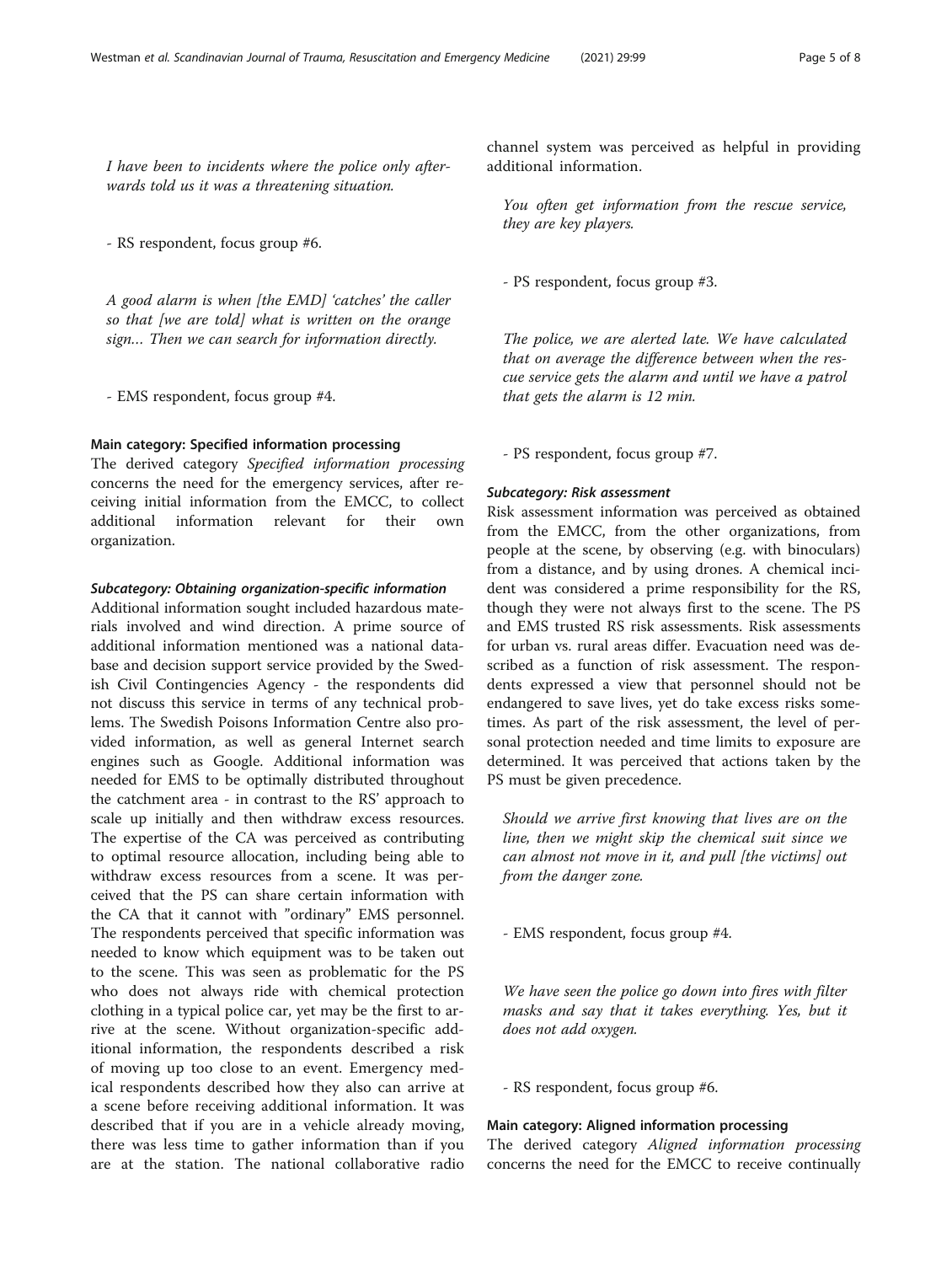updated reports from the scene, in order to be able to disseminate a more complete overall situation description to all parties.

### Subcategory: Building puzzles centrally

Throughout operations during a chemical incident, the EMCC was perceived as having the task of centrally collecting new information and thereafter fitting this information into the situation description, and continuously disseminate the updated description to all parties. This communication was described as sometimes unsatisfactory.

… [the organizations] cannot have a similar perception of the situation [since] we work under completely different conditions.

- PS respondent, focus group #7.

### Subcategory: Continuously updated information from the scene

In contrast to the central need for information, it was perceived as difficult to continuously send updated information from an ongoing operation. Respondents thought that obtaining and transmitting such information was not possible while saving lives. Interorganizational communication at the scene was perceived as, at times, unsatisfactory. Respondents described how easy it was to forget the other organizations while focusing on urgent own work. It was perceived that information from the PS needs to be actively requested. One perceived value of continuously updated information is that it may disseminate awareness about multiple, simultaneous, incidents.

The police use their own [radio] channel and they do not always come over into ours. The ambulance has its own channel and rarely changes to a collaborative channel.

- RS respondent, focus group #6.

As soon as we get the [first unit] windshield report, then it supplements the information we received from the beginning. I do not feel we get as much response from the police, [it is] almost always just the ambulance and the rescue service.

- EDS respondent, focus group #5.

### **Discussion**

### Main findings

While our respondents did not describe technical problems with communication systems, they perceived difficulties in centrally collecting continuous reports from the scene, and to disseminating that updated information to all engaged parties. In terms of the WHO recommendations, it appears that the interoperability of communication equipment and systems was considered unproblematic, but that coordination of actors involved has improvable variables. This is in line with a theoretical suggestion that disaster response interoperability degrades as number of actors increase [[21](#page-7-0)].

### Unspecified information processing

The EMD receiving the initial incoming call has a formidable task. Information retrieval obstacles revealed include a fragmented understanding of the situation by the caller; caller-EMD language problems (including dialects); and the incomplete predictive capacity of the EDI interview guide. Types of chemical incidents having comparatively well-defined interview guides, e.g. gas leaks, are described as less challenging. This indicates a problem when the crucial first communication falls outside predicted scenarios. The initial incoming call can be received by any EMD, stochastically, regardless of experience. In Sweden, EMD education is 10–11 weeks [[22\]](#page-7-0). In an evolving chemical disaster, the initial information retrieval is dependent on two human variables (the caller and the EMD) who both have properties of randomness and less-than-expert level of chemical competence. A countermeasure could be increased automation, e.g. revising current interview guides regarding chemical incidents or adding an automaton third party to the caller-EMD conversation in the form of artificial intelligence (AI). Limitations to AI usefulness should, however, be considered [[23\]](#page-7-0). Recommendations from a recent report of Swedish EDS include standardizing terminology, developing technical solutions for information sharing and geodata systems, and organizational reform [[24\]](#page-7-0).

### Specified information processing

After the initial information has been passed on from the EMCC to the respective emergency services, a problem emergent is no longer randomness, but information access and literacy. All engaged parties need to obtain as much organization-specific information of as high quality and relevance as possible, as fast as possible. It has been noted that toxicologists must be ready to gain and interpret analytical data in the response phase, to support both medical care and repeated risk assessment [[25\]](#page-7-0). It appears from our interviews that the most commonly used source of information at this stage is a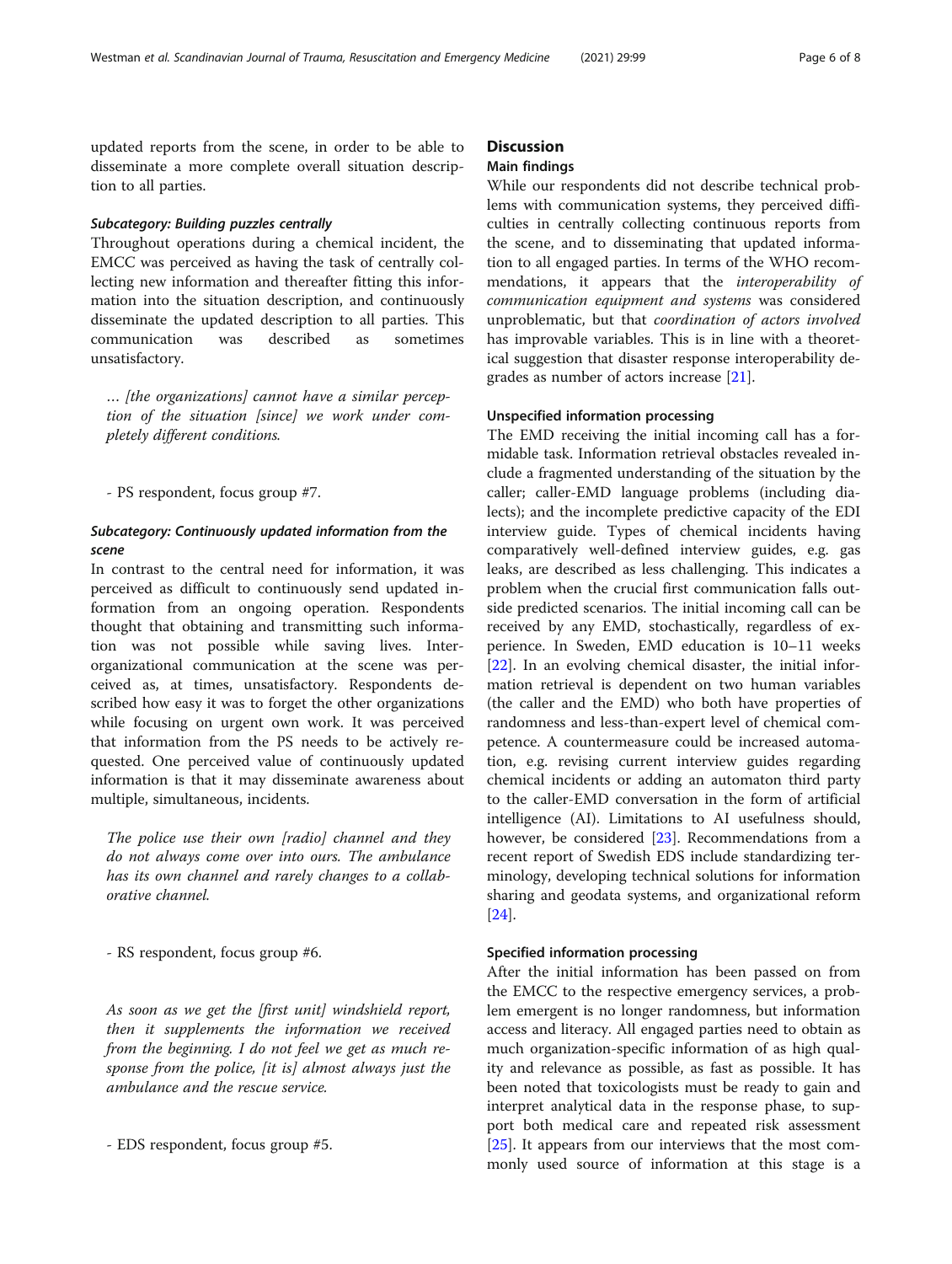<span id="page-6-0"></span>database and decision support service provided by the Swedish Civil Contingencies Agency [[26](#page-7-0), [27](#page-7-0)]. However, the respondents also discussed other means of obtaining information, including Google - to date subject to thirdparty influence [[28\]](#page-7-0). The view of respondents from other organizations that the PS not always release all information may be worth enquiry. The positive perception of the consultant role of the CA, i.e. incidents in which its personnel partakes only telemedically, suggests a broader implication of such specialist competence, possibly nationwide.

Risk assessment in chemical incidents is perceived as dependent on inter-organizational communication. Respondents considered the RS having prime responsibilities for risk assessment, but the service first arriving may be the EMS or PS. Conflicting statements emerged about when in the sequence of arrivals the PS typically enter the scene: On the one hand, the PS considers it probable to arrive first at an urban scene since they are patrolling in their vehicles and may be only a few minutes drive away. On the other hand, a deployment delay of up to twelve minutes between RS and PS is mentioned. Apart from a need to examine police deployment routines, this variability also indicates initial excess risk exposure for the PS. This is consistent with a study of first responders injured in acute chemical incidents in the USA 2002–2012, finding that police officers had rarely used personal protective equipment [\[29\]](#page-7-0). Firefighters were, however, most frequently injured. Our respondents described risk assessment information from various sources as being collected and processed by the EMCC (having engaged expertise centrally) and then disseminated, with the RS as a main addressee. In triage of chemical incident victims, the need to assess the risk of secondary contamination to emergency services must also be considered [\[30](#page-7-0)]. Our results show a high level of trust in the RS capacity to make risk assessments. However, it must be noted that this capacity is partially dependent on the capacity of the EMDs to continually receive updated information from the scene - which is described by all organizations as difficult.

### Aligned information processing

While there were no descriptions of technical problems with communication systems, EMDs described difficulties in receiving continuous reports from the scene, and in disseminating updated situation descriptions. This is not a unilateral view of EMD respondents - respondents working in the field confirm how difficult they find it to prioritize information transmission while saving lives. Previous literature notes how the needs of the injured take precedence over professional cross-border cooperation [\[31](#page-7-0)].

### **Conclusions**

It may be inferred from our results that during a chemical incident, the initial flow of information can be improved by automation, public education, revised dispatcher education, and use of technical resources in the field. An increased degree of EMCC automation may involve the development of purposeful artificial intelligence, e.g. trigger word detection and a predictive capacity for evolving chemical scenarios. Public education interventions may target select populations, e.g. professions. Possible interventions in dispatcher education and certification should be explored. All of these suggested variables, inferred from the present study, should be studied independently to assess possible impact on mobilisation of emergency services in chemical incidents.

### Limitations

Our own experiences of prehospital emergency healthcare entailed risk that we imposed our own views during interviews or were biased when coding. We sought to self-monitor and hold preunderstandings within brackets. Interviewing the Swedish emergency services separately was considered the best way to catch their own view of their job towards other services in a chemical incident. It was also a way to focus on their experiences instead of e.g. discussions of their various terminology. Making the analysis without consideration of the involved organizations would probably have resulted in some different results.

Even if there was a small number of participants, they gave rich descriptions of incidents they had experienced. The analysis and the findings received gave a good transferability to other contexts with similar professionals.

#### Supplementary Information

The online version contains supplementary material available at [https://doi.](https://doi.org/10.1186/s13049-021-00910-5) [org/10.1186/s13049-021-00910-5.](https://doi.org/10.1186/s13049-021-00910-5)

as Additional file 1: Interview quide

#### Acknowledgements

The authors would like to thank the respondents for contributing to this study. The authors would also like to thank Johanna Björnstig, Umeå University, for transcriptions of all interview data, and Sofia Karlsson, Umeå University, for valuable comments on the manuscript.

#### Authors' contributions

AW contributions were conception, design, data acquisition, data analysis, data interpretation, manuscript drafting, and manuscript revising. BIS contributions were conception, design, data acquisition, data analysis, data interpretation, and manuscript revising. UB contributions were the original idea, conception, data interpretation, and manuscript revising. JH contributions were data acquisition, data analysis, data interpretation and manuscript revising. LG contributions were data acquisition, data analysis, data interpretation, and manuscript revising. The author(s) read and approved the final manuscript.